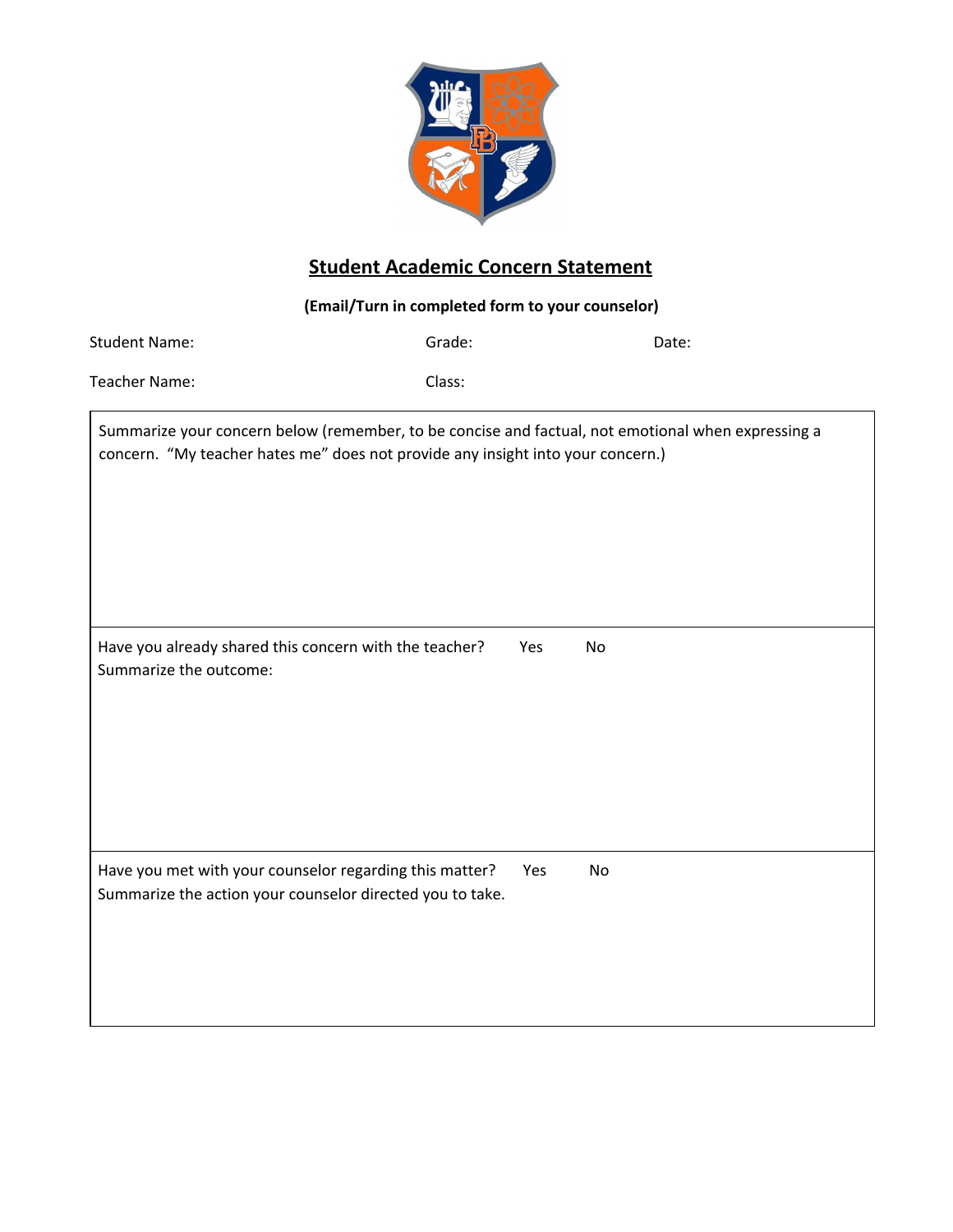| Describe how this concern is impacting your ability to be successful in the classroom.                                                                                                                                                                                     |
|----------------------------------------------------------------------------------------------------------------------------------------------------------------------------------------------------------------------------------------------------------------------------|
| Have you attended a tutoring session with this teacher or in this subject? Note:<br>Yes<br>No                                                                                                                                                                              |
| If no, explain why.                                                                                                                                                                                                                                                        |
| Do you utilize StudentVue to check your grades?<br>No<br>Yes<br>If yes, how frequently?                                                                                                                                                                                    |
| Have you missed any assignments for this class?<br>Yes<br>No<br>If yes, why?                                                                                                                                                                                               |
| What changes do you believe would help you be more successful in this class?<br>Examples:<br>1) I need more example problems in class so I can do better on my homework.<br>2) The teacher lectures too much, it would help if we had more time to ask questions in class. |